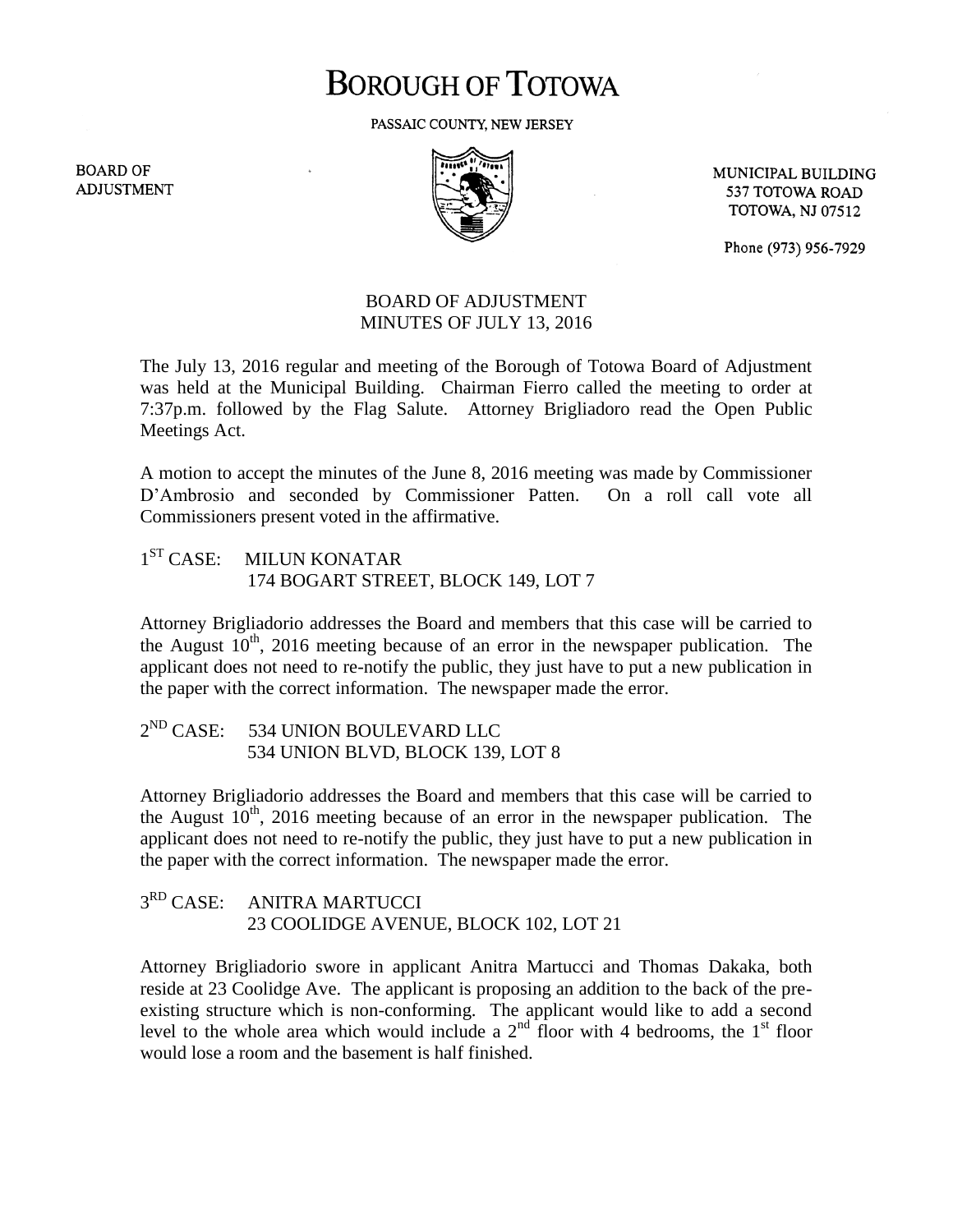Engineer Murphy goes over the application of a 3 car garage where a 1 car garage exist and to construct a driveway off of Coolidge Ave where and existing driveway is off of Garfield Ave. The detached garage needs to be added to the F.A.R. which brings the total to 48% and max. aloud is 40%. The existing single car garage calculations must be provided by the applicant. Engineer Murphy state the plans need to be revised by the applicants architect, there needs to be information about drainage. Engineer Murphy informs the applicant that the sidewalks need to be replaces and the applicant will comply. If application is approved, the Board should recommend that it be conditioned upon the replacement of sidewalks along Coolidge Ave property front and re-placement of concrete curb along Garfield Ave frontage.

Commissioner Patten addresses Engineer Murphy if the rear and side yard setbacks do not include the proposed addition to the garage. Engineer Murphy states it does and is for the house and the garage is for accessory structure. Vice Chairman Krautheim addresses Engineer Murphy's item line 5 that the accessory structure only and the accessory structure does not address the basement. Chairman Fierro is concerned about the water run off with the new driveway. The applicant feels he can get something to take care of the water issue. Attorney Brigliadorio states that since the home is single family there is no site plan jurisdiction, but the applicant would be required to give a plot plan to the building department if approved. Vice Chairman Krautheim would like to know if there are any changes with the curb cuts. Engineer Murphy states typically for a single family if there is a conflict with another driveway or stop sign. Engineer Murphy asked the applicant if there are any other properties in the area with a 3 car garage, the applicant states there are homes with a 2 car garage and they would not have a problem scaling back to a 2 car garage instead of a 3 car garage. Commissioner Patten asked the applicant how many people will be living at the home the applicant Anitra has 3 daughters and Tomas has a son.

Chairman Fierro opens the meeting to the public:

William Saracino, Attorney for Sharon Rickert who resides at 21 Coolidge Ave was sworn in by Attorney Brigliadorio. Attorney Saracino reviews the concerns of his client. Mrs. Rickert feels a three car garage is too much and would prefer the applicant to reduce that to a 2 car garage and would like the existing one removed. Attorney Saracino show us photos marked Exhibit 01-, 0-2, and 0-3 which were taken by Mrs. Rickert the  $2<sup>nd</sup>$ week in June. The pictures accurately depicts content that is in the existing driveway, which is work trucks and equipment. The area is residential and does not call for a 3 car garage. Mrs. Rickert would like to know where the trucks will be going after the construction because they are the applicants work trucks. Attorney Saracino has no objection to a 2 car garage with the existing removed and replaced with grass.

James D'Antonio, resides at 19 Coolidge Avenue, was sworn in by Attorney Brigliadorio. Mr. D'Antonio would like to commend the applicant for the improvements on the lot, but also has the concern of too much driveway space. If the applicant will take down the existing garage he has no objection to the application.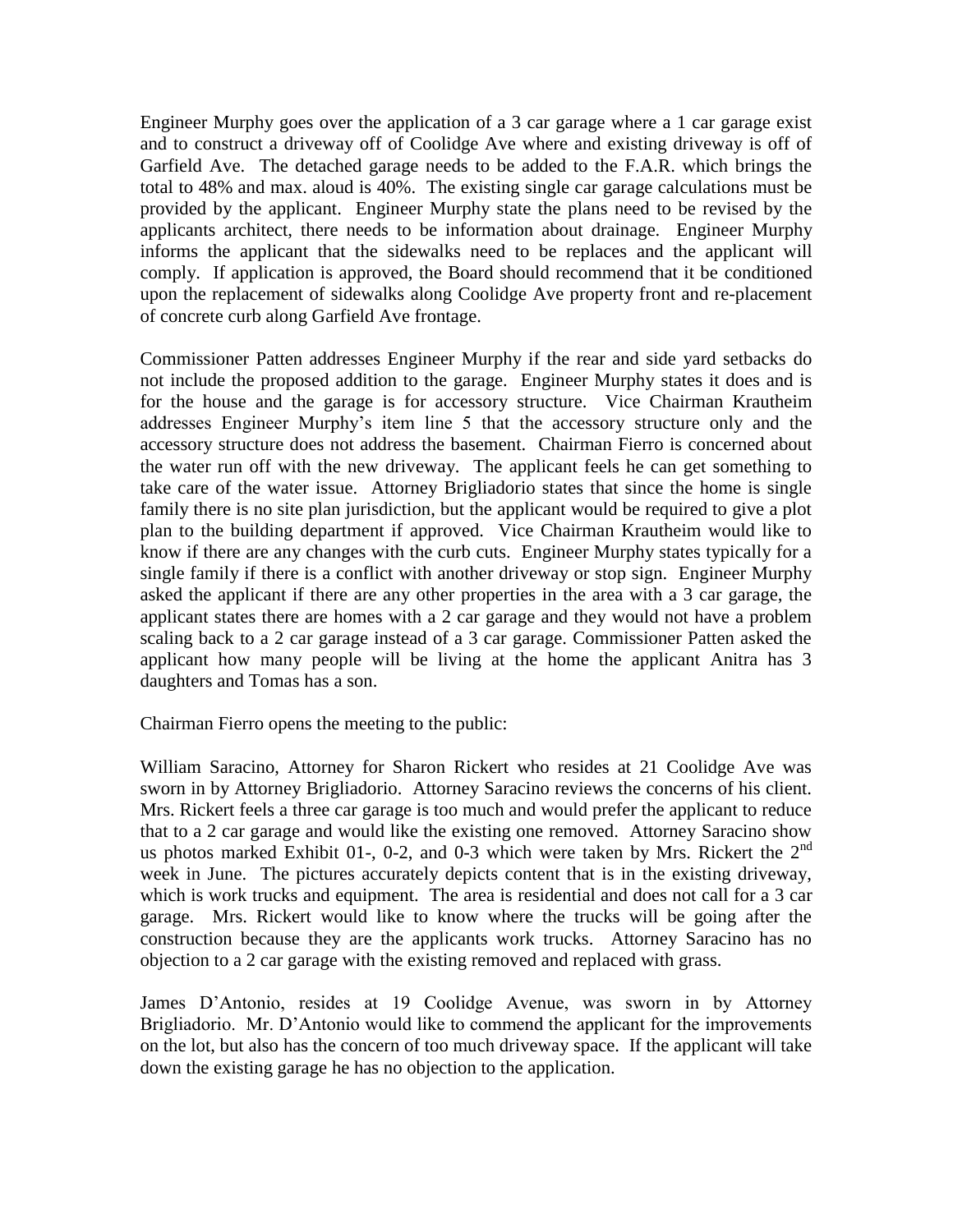Louis Cafiero, resides at 55 Harding Ave, was sworn in by Attorney Brigliadorio. Mr. Cafieros concerns are the back wall where the garage and pavers are, this area is a retaining wall with a 5' drop. Applicant had planned to put a new retaining wall and stipulates that his property is actually 3' beyond the existing retaining wall. Attorney Brigliadorio states there is nothing on the plans noting the retaining wall and we have not been supplied with an accurate survey of the lot to make any assessments. Engineer Murphy explains to the applicant that they need to submit a survey to the building department.

Amel Balega Jr., resides at 43 Harding Ave, was sworn in by Attorney Brigliadorio. Mr. Balega says the proposed paver driveway is too much and is concerned about the water runoff and how much excavation is going to. The integrity of 80' trees being disturbed is also a concern with the roots and when the trees die. Mr. Balega Jr. would like to know if the existing chain link fence is going to remain or be removed. Mr. Dakake has intentions of installing a nicer fence. Engineer Murphy says this corner lot would require a 4' fence and an additional waver will be required if the fence changes. Commissioner Patten asks Engineer Murphy is a storm water runoff report would be needed. Engineer Muprhy says a 25 yr. storm report would be required.

Mariette Martin, resides at 192 Garfield Place, was sworn in by Attorney Brigliadorio. Mrs. Martin also has the same concerns about the water runoff.

Ezzat Gadallah and son Pierre Gadallah, reside at 20 Coolidge Ave and were both sworn in by Attorney Brigliadorio. Residents are concerned about the property being used for commercial use and has no issues with the house being made bigger or the amount of garages, he just wants the neighborhood to stay quiet and a nice place for families and the children.

Attorney Saracino has his closing statement; if the applicant removes the existing garage and eliminates the current driveway the impervious coverage will be reduced and might make 2 of the variances be eliminated. This will make the application more conforming and will also satisfy his clients concerns.

Chairman Fierro closed the meeting to the public.

Commissioner Mancini states by removing the  $3<sup>rd</sup>$  garage the driveway will be removed from the wall and help the water concerns. Attorney Brigliadorio informs the board and the public that there are a number of variances that is needed and goes over them.

A motion was made by Commissioner D'Ambrosio to carry this case so the applicant can revise the plans showing all the items addressed this evening, lower the F.A.R., and decrease the coverage. Attorney Brigliadorio informs everyone this application will be carried to the August  $10<sup>th</sup>$ , 2016 meeting with the terms we spoke about tonight and the elimination of the driveway, changing to a 2 car garage, the fence issue, etc. This motion was seconded by Commissioner Mancini with a  $7 - 0$  vote in favor. There is no need for the Applicant to send certified letters to the public or to publicize in the newspaper.